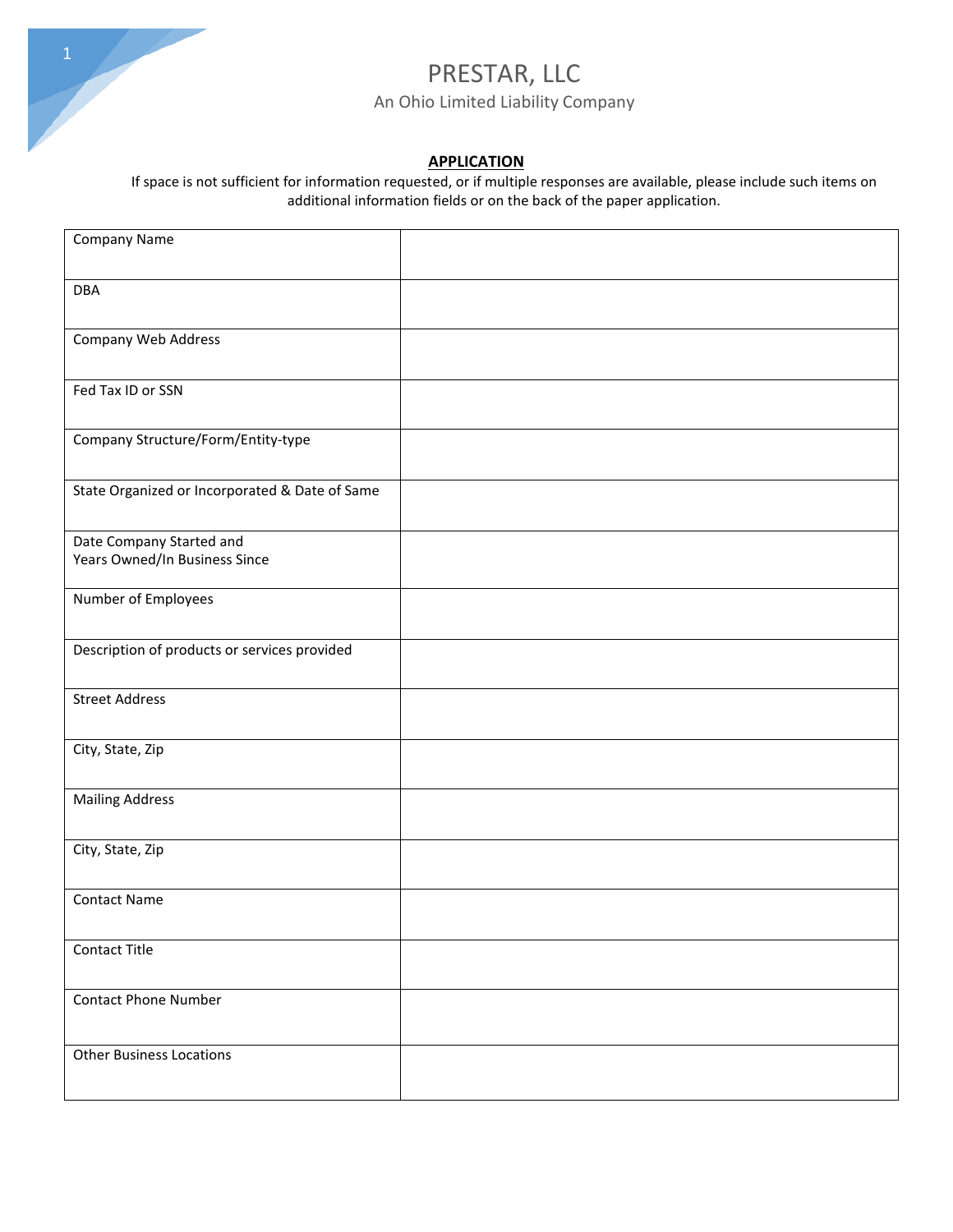# PRESTAR, LLC

### An Ohio Limited Liability Company

### **Amount and Type of Financing Requested**

| Amount Requested \$ | Purchase Financing (Loan)                       |
|---------------------|-------------------------------------------------|
|                     | Revolving Line of Credit (Loan)                 |
|                     | Sale of Invoices to Immediate Cash (Asset Sale) |

#### **Owner Information**

| Name       |                       | % Owned | Home Address |                  |                  |       |
|------------|-----------------------|---------|--------------|------------------|------------------|-------|
| SSN        | Date of Birth         | Title   |              | City, State, Zip |                  |       |
| Home Phone | <b>Business Phone</b> |         | Cell Phone   | Personal Email   | Driver's License | State |
| Name       |                       | % Owned | Home Address |                  |                  |       |
| SSN        | Date of Birth         | Title   |              | City, State, Zip |                  |       |
| Home Phone | <b>Business Phone</b> |         | Cell Phone   | Personal Email   | Driver's License | State |

#### **Credit Card Deposits**

| Yearly Gross Revenue (all sources) | Number of Credit Card Transactions Per Year |                                       | <b>Terminal Type</b>    |
|------------------------------------|---------------------------------------------|---------------------------------------|-------------------------|
|                                    |                                             |                                       |                         |
| Average Credit Card Receipt        |                                             | Average Credit Card Revenue Per Month | Proceeds to be used for |
|                                    |                                             |                                       |                         |
|                                    |                                             |                                       |                         |
| <b>Processing Company</b>          |                                             | Point of Sale Provider                |                         |
|                                    |                                             |                                       |                         |
|                                    |                                             |                                       |                         |

#### **Billing Information**

| Average Monthly Billing (\$) | Desired Factoring Amount (\$) |                                 | Average Invoice Size (\$) |                                  |
|------------------------------|-------------------------------|---------------------------------|---------------------------|----------------------------------|
|                              |                               |                                 |                           |                                  |
| Largest Invoice (\$)         | Smallest Invoice (\$)         | Do You Bill in Progress Stages? |                           | Any of Your Sales Bill and Hold? |
|                              |                               | Yes                             | No                        | Yes<br>No                        |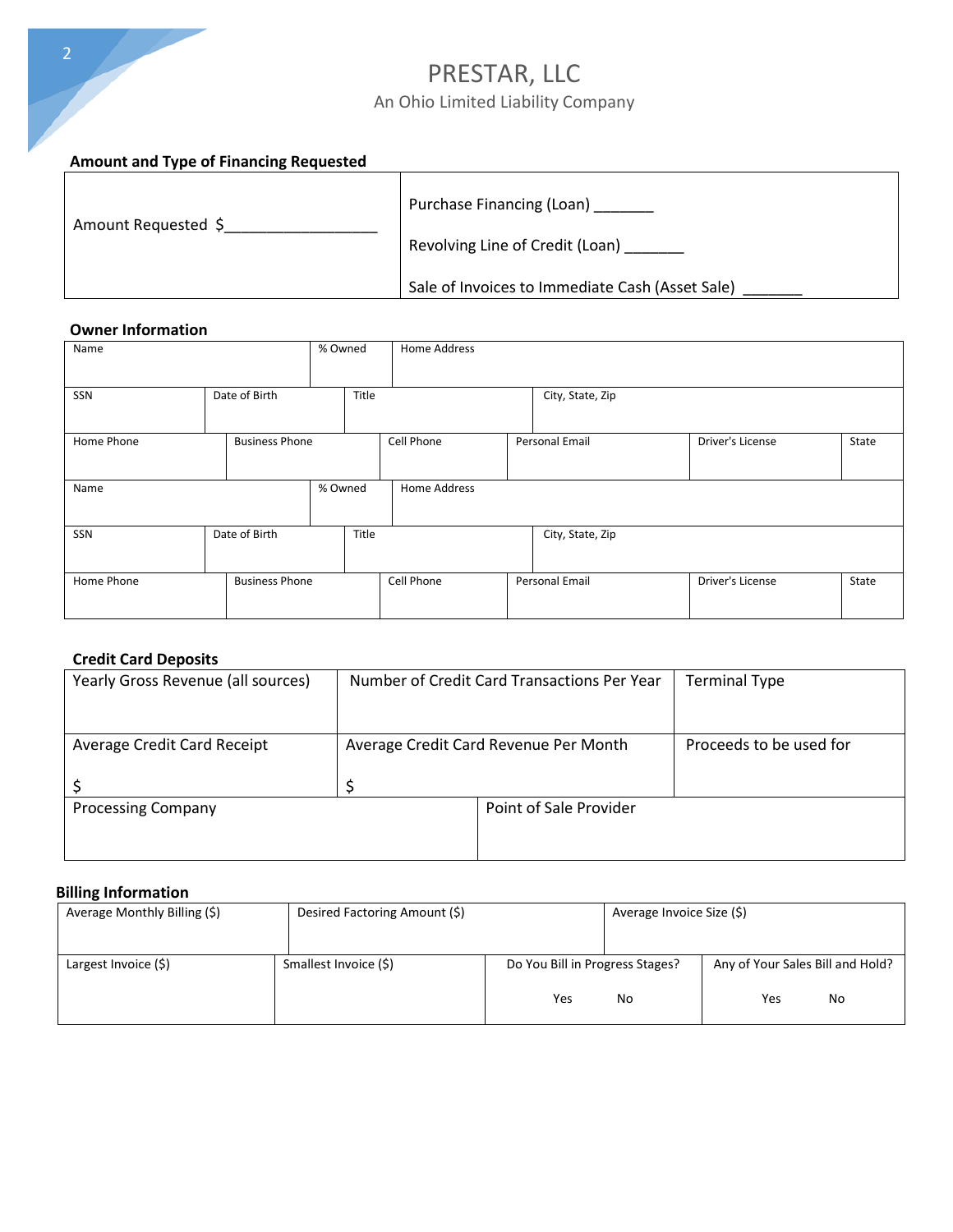

#### **Existing Accounts Receivable Financing**

| Funding Company (Please provide a copy of the most recent financing statement) |      |                        |             |  |  |  |
|--------------------------------------------------------------------------------|------|------------------------|-------------|--|--|--|
| Amount Funded                                                                  | Rate | <b>Current Balance</b> | Date Funded |  |  |  |

#### **Additional Available Collateral**

| Description of additional available collateral (include owner info) |                                            | Estimated value of additional collateral |
|---------------------------------------------------------------------|--------------------------------------------|------------------------------------------|
| Total amount of collateral offered                                  | Describe any other liens on the collateral |                                          |

#### **Financial Information**

| Do you have any outstanding loans and/or advances?                          | Are your inventory/receivables pledged as collateral? |                                       |
|-----------------------------------------------------------------------------|-------------------------------------------------------|---------------------------------------|
| <b>Yes</b><br><b>No</b>                                                     | <b>Yes</b>                                            | No.                                   |
| Name of Financial Institution(s) and Loan Officer (s)                       | Loan Amount(s) and Term(s)                            |                                       |
| Are your Federal, State, and Payroll taxes current?<br>No.<br><b>Yes</b>    | Have any liens been placed?                           | If yes, are you on a payment<br>plan? |
|                                                                             | Yes<br>No                                             |                                       |
| (If "yes," skip to the next section. If "no," answer the<br>next questions) |                                                       |                                       |
| Federal taxes owed (total \$)                                               | Monthly payment under plan $(\xi)$                    |                                       |
|                                                                             |                                                       |                                       |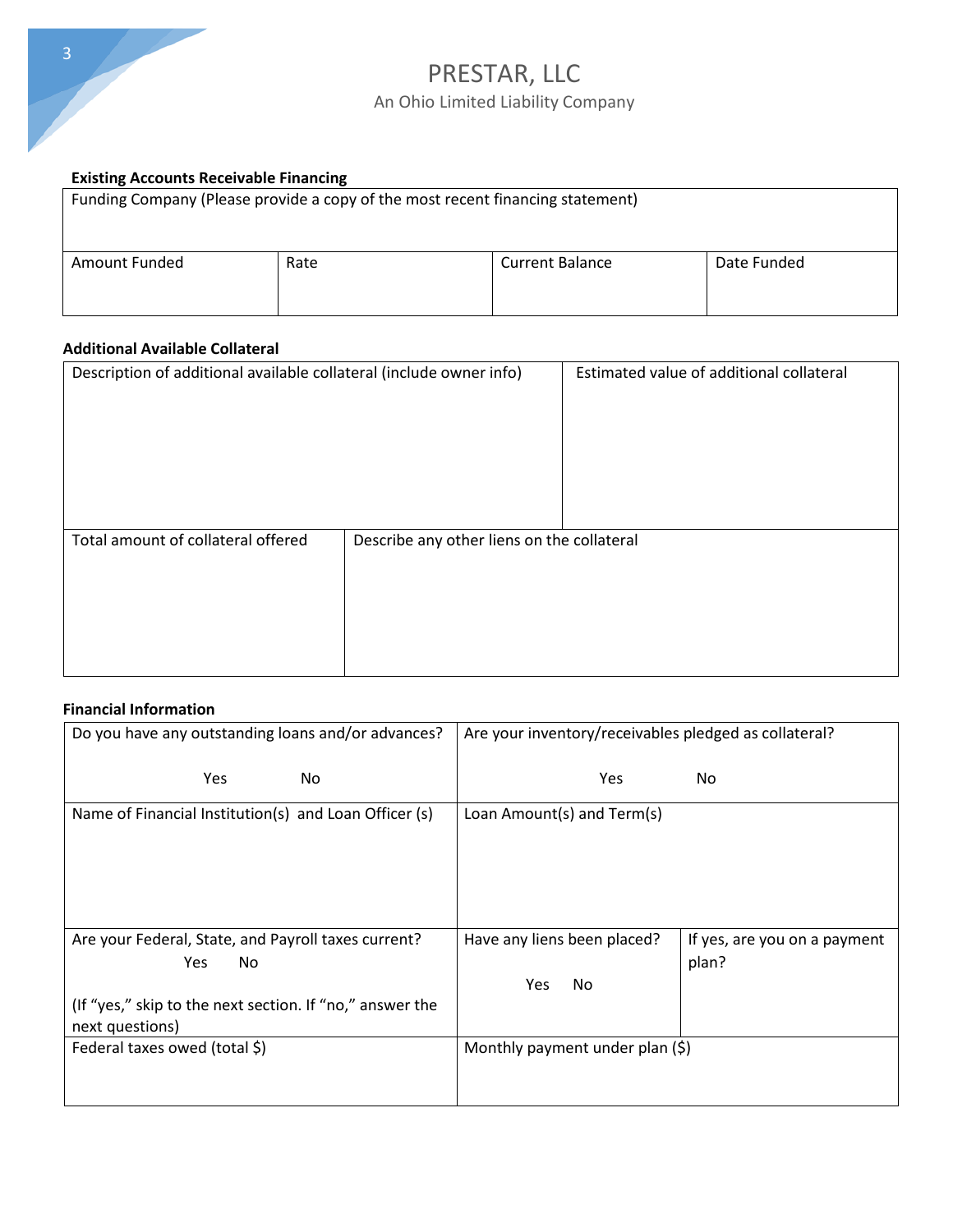### **Customer Information (List your 6 Largest Customers and provide invoices for the preceding 6 months)**

|                                                    | Customer No. 1 | Customer No. 2 | Customer No. 3 |
|----------------------------------------------------|----------------|----------------|----------------|
| Company Name:                                      |                |                |                |
| Contact Name:                                      |                |                |                |
| Address:                                           |                |                |                |
| City/State/Zip:                                    |                |                |                |
| Phone:                                             |                |                |                |
| Email:                                             |                |                |                |
| Payment Terms:                                     |                |                |                |
| Current Balance:                                   |                |                |                |
| Number of<br>payment defaults in<br>last 18 months |                |                |                |
| Number of past due<br>invoices (>30 days)          |                |                |                |

|                                                    | Customer No. 4 | Customer No. 5 | Customer No. 6 |
|----------------------------------------------------|----------------|----------------|----------------|
| Company Name:                                      |                |                |                |
| Contact Name:                                      |                |                |                |
| Address:                                           |                |                |                |
| City/State/Zip:                                    |                |                |                |
| Phone:                                             |                |                |                |
| Email:                                             |                |                |                |
| Payment Terms:                                     |                |                |                |
| Current Balance:                                   |                |                |                |
| Number of<br>Payment defaults in<br>last 18 months |                |                |                |
| Number of past due<br>invoices (>30 days)          |                |                |                |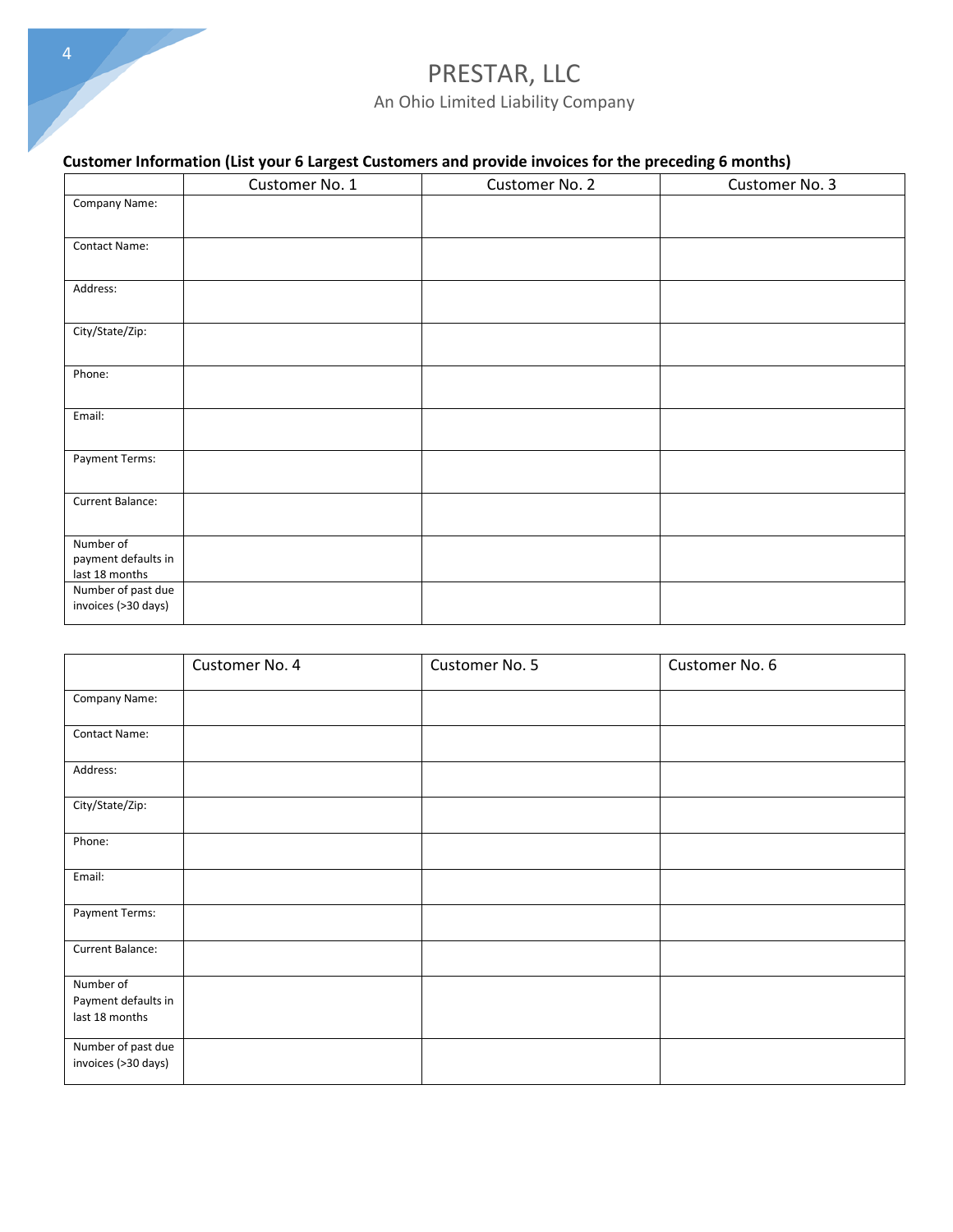

### **Landlord Reference (if lease or rent)**

| Landlord         |                    | Contact |                               | Phone |             | Fax |                      |
|------------------|--------------------|---------|-------------------------------|-------|-------------|-----|----------------------|
| Lease Start Date | Length of Contract |         | <b>Monthly Payment Amount</b> |       | Square Feet |     | <b>Building Type</b> |

#### **Mortgage Reference (if own)**

| Mortgage Holder     |                    | Contact |                               | Phone |                    | Fax                  |
|---------------------|--------------------|---------|-------------------------------|-------|--------------------|----------------------|
|                     |                    |         |                               |       |                    |                      |
| Mortgage Start Date | Length of Contract |         | <b>Monthly Payment Amount</b> |       | <b>Square Feet</b> | <b>Building Type</b> |
|                     |                    |         |                               |       |                    |                      |
|                     |                    |         |                               |       |                    |                      |

#### **Trade and Bank References**

| Supplier      | Contact |                       | Phone |  | Fax             |
|---------------|---------|-----------------------|-------|--|-----------------|
| Supplier      |         | Contact               | Phone |  | Fax             |
| Supplier      | Contact |                       | Phone |  | Fax             |
| <b>Bank</b>   |         | Contact               | Phone |  | Fax             |
| Address       |         | City, State, Zip      |       |  |                 |
| <b>Branch</b> |         | <b>Account Number</b> |       |  | Type of Account |
| <b>Bank</b>   |         | Contact               | Phone |  | Fax             |
| Address       |         | City, State, Zip      |       |  |                 |
| <b>Branch</b> |         | <b>Account Number</b> |       |  | Type of Account |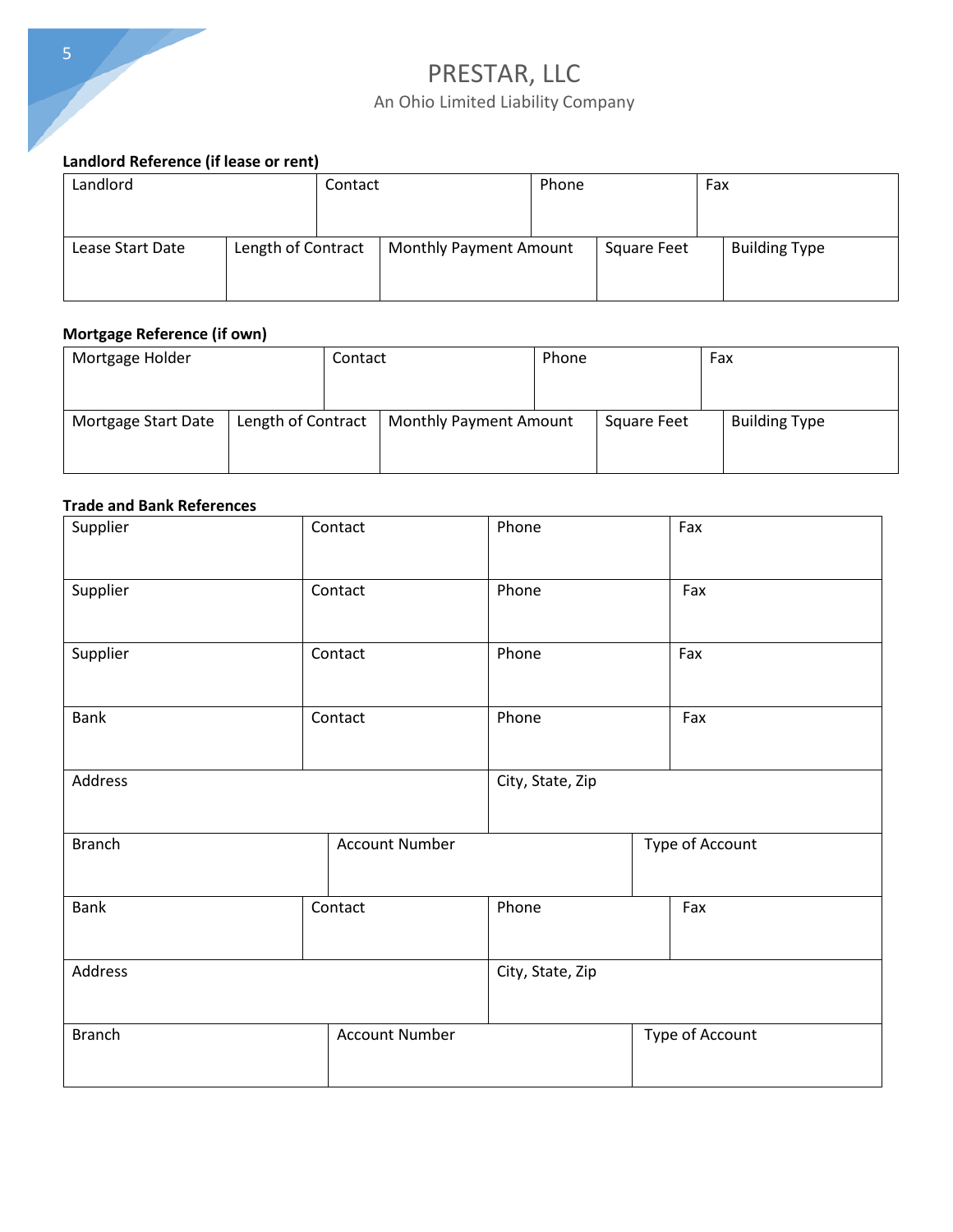

#### **Representations**

(If the answer to each question is no, initial next to the answer. If the answer is yes, explain and provide additional information)

| Within the past 7 years have you filed for bankruptcy protection, made an assignment for the benefit of creditor, been in |                                                                                                                      |  |  |  |  |
|---------------------------------------------------------------------------------------------------------------------------|----------------------------------------------------------------------------------------------------------------------|--|--|--|--|
| receivership, or other form of business reorganization?                                                                   |                                                                                                                      |  |  |  |  |
|                                                                                                                           |                                                                                                                      |  |  |  |  |
|                                                                                                                           |                                                                                                                      |  |  |  |  |
| No                                                                                                                        | Initials                                                                                                             |  |  |  |  |
|                                                                                                                           | If yes or if any of the above is being considered please explain.                                                    |  |  |  |  |
| Yes                                                                                                                       |                                                                                                                      |  |  |  |  |
|                                                                                                                           |                                                                                                                      |  |  |  |  |
|                                                                                                                           |                                                                                                                      |  |  |  |  |
|                                                                                                                           |                                                                                                                      |  |  |  |  |
|                                                                                                                           |                                                                                                                      |  |  |  |  |
|                                                                                                                           |                                                                                                                      |  |  |  |  |
| Are you more than 10 days past due with your landlord or mortgage holder?                                                 |                                                                                                                      |  |  |  |  |
|                                                                                                                           |                                                                                                                      |  |  |  |  |
|                                                                                                                           |                                                                                                                      |  |  |  |  |
| No                                                                                                                        | Initials                                                                                                             |  |  |  |  |
|                                                                                                                           |                                                                                                                      |  |  |  |  |
| Yes __                                                                                                                    | If yes please explain.                                                                                               |  |  |  |  |
|                                                                                                                           |                                                                                                                      |  |  |  |  |
|                                                                                                                           |                                                                                                                      |  |  |  |  |
|                                                                                                                           |                                                                                                                      |  |  |  |  |
|                                                                                                                           |                                                                                                                      |  |  |  |  |
|                                                                                                                           |                                                                                                                      |  |  |  |  |
|                                                                                                                           | Are there any outstanding, pending, or threatened lawsuits, tax liens, judgments, or foreclosure notices against the |  |  |  |  |
|                                                                                                                           | business, its principals, and/or guarantors? If yes, please specify.                                                 |  |  |  |  |
|                                                                                                                           |                                                                                                                      |  |  |  |  |
|                                                                                                                           |                                                                                                                      |  |  |  |  |
| No.                                                                                                                       | Initials                                                                                                             |  |  |  |  |
|                                                                                                                           |                                                                                                                      |  |  |  |  |
| Yes __                                                                                                                    | If yes please explain.                                                                                               |  |  |  |  |
|                                                                                                                           |                                                                                                                      |  |  |  |  |
|                                                                                                                           |                                                                                                                      |  |  |  |  |
|                                                                                                                           |                                                                                                                      |  |  |  |  |
|                                                                                                                           |                                                                                                                      |  |  |  |  |
|                                                                                                                           |                                                                                                                      |  |  |  |  |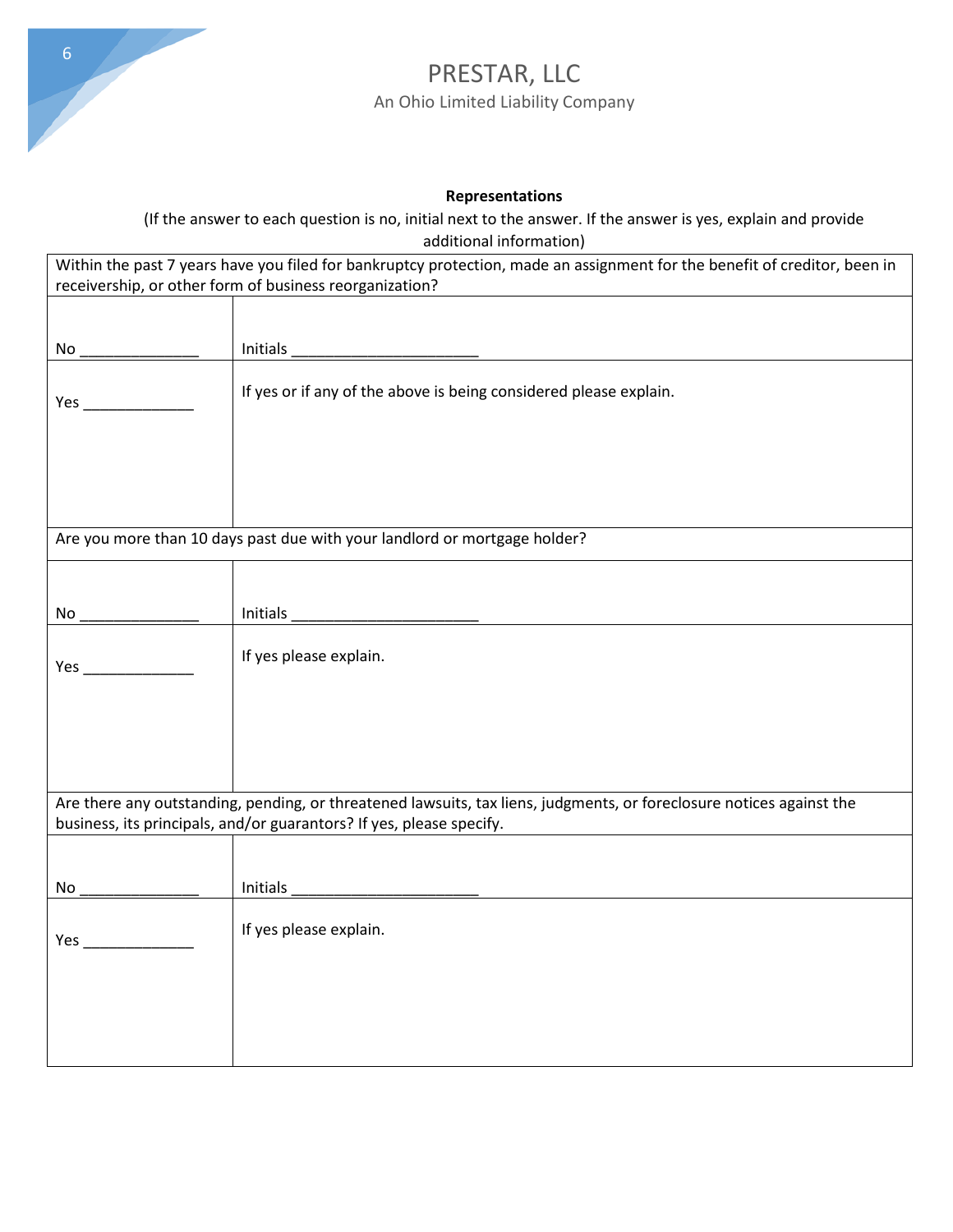

#### **Authorization**

On behalf of myself and the applicant organization: We certify that the information contained in this application is properly authorized and that the information in the application is true and accurate. We promise to supplement this information, inform Prestar, LLC ("Prestar"), its officers and agents, of any change in the information and recertify the accuracy of all information provided. We authorize Prestar to acquire any and all available financial, credit and business data regarding the applicant, owners and any guarantors available from any source and authorize these data sources to release such data to Prestar. This authorization includes the release of any consumer credit data that may be available regarding applicant and its owner(s) as may be permitted by the Fair Credit Reporting Act. We acknowledge that the information provided will be relied upon, that this application is asking Prestar to consider a possible purchase of the applicant's future receivables, and that no promises have been made to us prior to making this application.

**WE REPRESENT AND PROMISE THAT THE PURPOSE OF THIS APPLICATION AND THE MONEY OBTAINED FROM ANY LOAN OR SALE HEREUNDER WILL BE ONLY FOR COMMERCIAL PURPOSES AND NOT FOR ANY CONSUMER, PERSONAL, FAMILY, OR HOUSEHOLD PURPOSES.**

**WE UNDERSTAND THAT SUBMITTING FALSE INFORMATION MAY SUBJECT US TO CRIMINAL PROSECUTION UNDER TITLE 18, USC CHAPTER 63.** 

 $\_$ Applicant's Name (printed)

Signature

L

L

L

L

Signer's Name

Title

Date